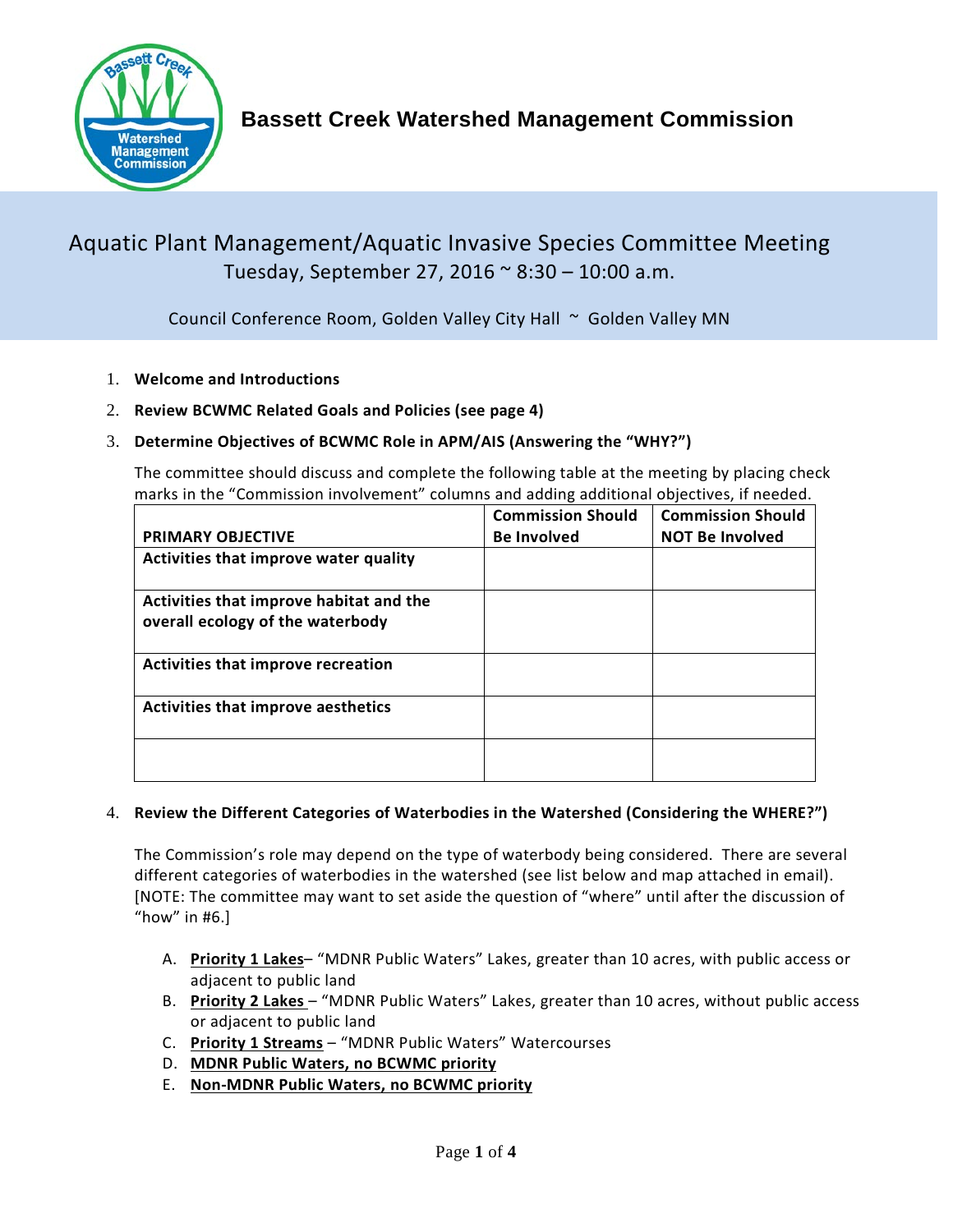#### 5. **Review Different Invasive Species in Bassett Creek Watershed (Considering the WHAT?")**

Some invasive species are already here and others are nearby. The committee should discuss if there are species that should NOT be addressed by the BCWMC. [NOTE: The committee may want to set aside the question of "what" until after the discussion of "how" in #6.]

Species already known in BCWMC:

- A. **Curly-leaf Pondweed** in lakes Crane, Lost, Medicine, Northwood, Parkers, Sweeney, Twin, Westwood, Wirth; and Main Stem Bassett Creek at Irving Avenue
- B. **Eurasian Watermilfoil** in Medicine Lake and Parkers Lake
- C. **Yellow Iris** in Sweeney Lake
- D. **Chinese Mystery Snail** in several ponds in Golden Valley
- E. **Carp** in Sweeny Lake, Twin Lake, Medicine Lake and likely several other lakes and streams
- F. **Purple loosestrife :** ubiquitous
- G. **Hybrid cattails:** ubiquitous

Species in nearby waterbodies:

- **A. Zebra mussels**
- **B. Flowering rush**
- **C. Starry stonewort**

#### 6. **Discuss Possible Commission Roles per Activity (Answering the "HOW?")**

The committee should discuss and work to complete the table on the following page by adding check marks under "Commission Role" to indicate how the Commission **should** be involved with various activities. Let's set aside the issue of cost for the moment and complete the table understanding that the activities the Commission *should do* may not ultimately be feasible due to cost.

Items to consider when completing the table:

- A. Should the Commission be involved with long term (on-going) management of plants or animals or should the Commission only be involved with finite/distinct projects?
- B. What activities are missing from the table? Feel free to add your own rows!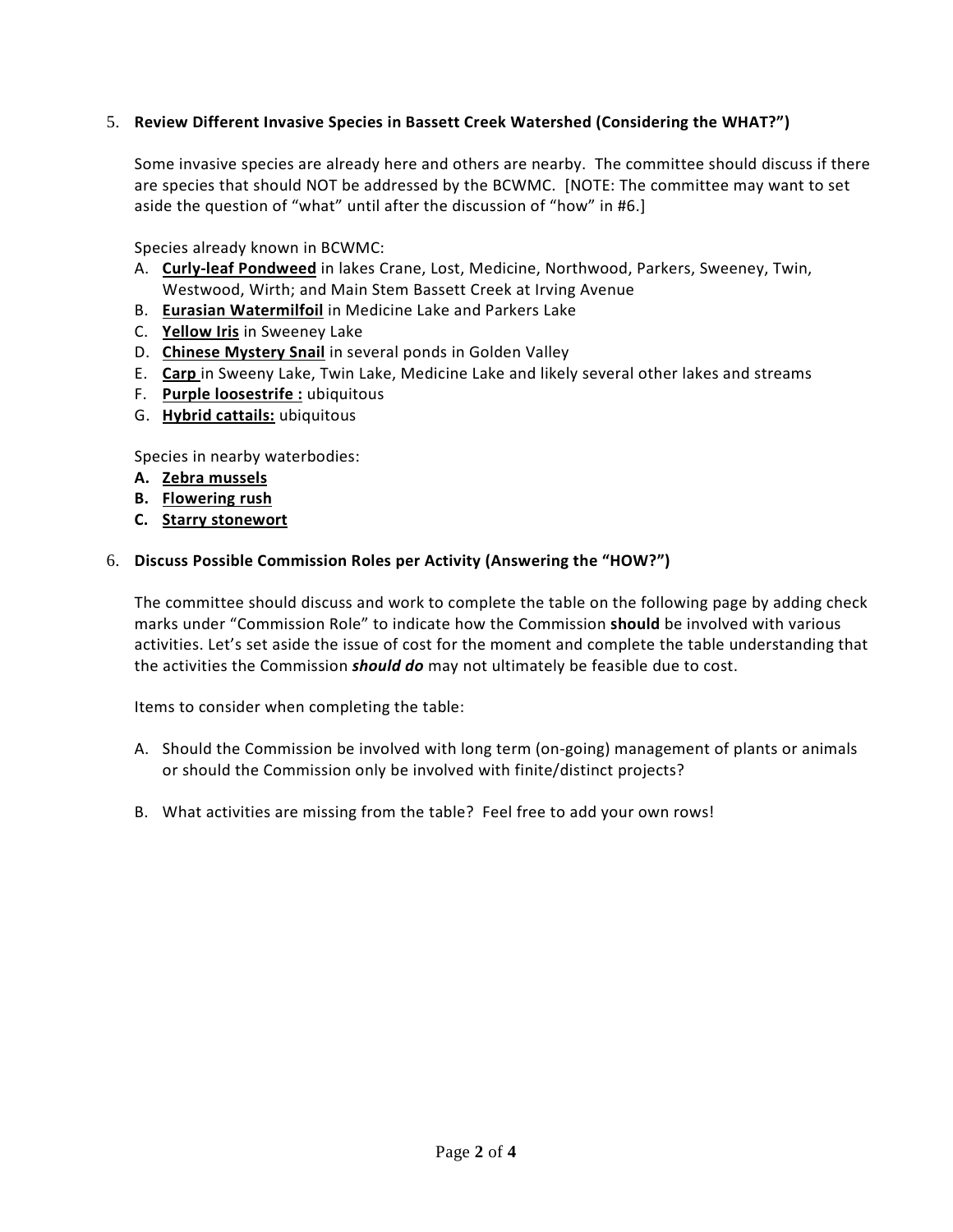## Determining the Commission's Role

|            |                                                 | <b>Commission Role</b> |           |         |                |
|------------|-------------------------------------------------|------------------------|-----------|---------|----------------|
|            |                                                 | Take                   | Cooperate | Provide | N <sub>o</sub> |
|            | Activity                                        | Lead                   | w/ Others | Funds   | Role           |
|            | Early detection training (including volunteer   |                        |           |         |                |
|            | recruitment)                                    |                        |           |         |                |
| Detection  |                                                 |                        |           |         |                |
| Early      | Early detection monitoring                      |                        |           |         |                |
|            |                                                 |                        |           |         |                |
|            | Rapidly responding to new infestation           |                        |           |         |                |
| Response   |                                                 |                        |           |         |                |
| Rapid      |                                                 |                        |           |         |                |
|            |                                                 |                        |           |         |                |
|            | Pathways analysis/vulnerability assessment      |                        |           |         |                |
|            |                                                 |                        |           |         |                |
|            | Inventory (species, current management          |                        |           |         |                |
|            | activities)                                     |                        |           |         |                |
|            |                                                 |                        |           |         |                |
| Studies    | Plan development (prevention plan or            |                        |           |         |                |
|            | management plan)                                |                        |           |         |                |
|            | Boat launch/access management (inspections,     |                        |           |         |                |
|            | washing stations, compost bins, closures)       |                        |           |         |                |
|            |                                                 |                        |           |         |                |
|            | Education (signage, articles, literature, etc.) |                        |           |         |                |
| Prevention |                                                 |                        |           |         |                |
|            | Advocating for/assist with policy changes       |                        |           |         |                |
|            | (Legislative, ordinances, rules)                |                        |           |         |                |
|            |                                                 |                        |           |         |                |
|            | Monitoring current infestations                 |                        |           |         |                |
|            |                                                 |                        |           |         |                |
|            | Spot treatments (herbicide or mechanical)       |                        |           |         |                |
|            |                                                 |                        |           |         |                |
|            | Whole lake treatments (including engaging       |                        |           |         |                |
|            | MDNR on current treatment policies)             |                        |           |         |                |
|            |                                                 |                        |           |         |                |
|            | Carp harvesting                                 |                        |           |         |                |
|            | Fish barriers                                   |                        |           |         |                |
|            |                                                 |                        |           |         |                |
| Management | Water level management/drawdown                 |                        |           |         |                |
|            |                                                 |                        |           |         |                |
|            | <b>Biological treatment</b>                     |                        |           |         |                |
|            |                                                 |                        |           |         |                |